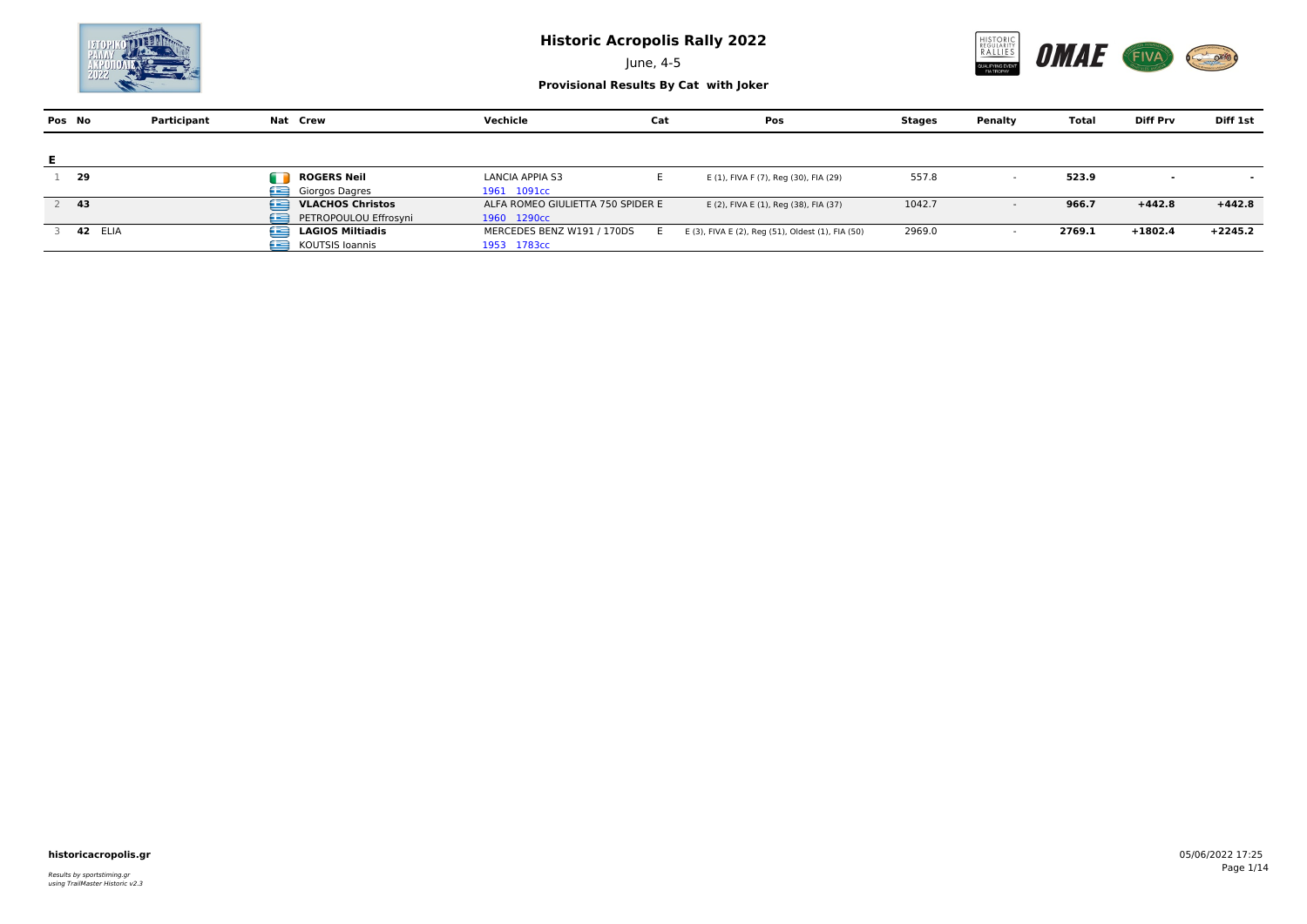

June, 4-5



|        |             |          |          | Provisional Results by Cat With Joker |     |               |         |       |                 |          |
|--------|-------------|----------|----------|---------------------------------------|-----|---------------|---------|-------|-----------------|----------|
| Pos No | Participant | Nat Crew | Vechicle | Cat                                   | Pos | <b>Stages</b> | Penalty | Total | <b>Diff Prv</b> | Diff 1st |
|        |             |          |          |                                       |     |               |         |       |                 |          |

| Triskelion | <b>KOULOCHERIS Nikolaos</b>   | <b>MG B ROADSTER</b>    | F (1), FIVA F (15), Reg (56), FIA (55) | 10200.0 | 9415.2 |  |
|------------|-------------------------------|-------------------------|----------------------------------------|---------|--------|--|
|            | __<br><b>MOUZAKITI Stella</b> | 1709.<br>$\perp$ , soc. |                                        |         |        |  |

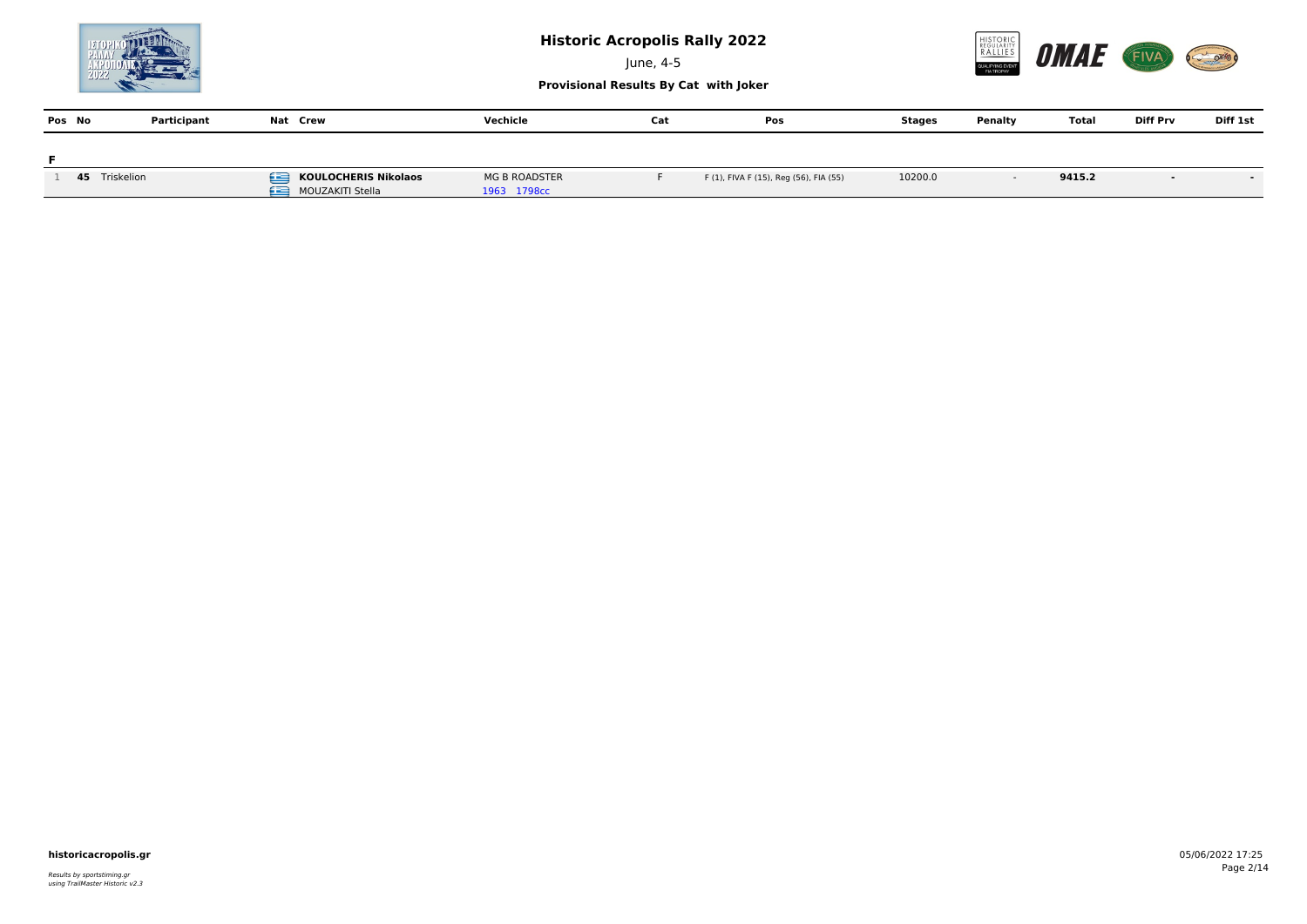

June, 4-5



| Pos No |        | Participant            |                               | Nat Crew                       | Vechicle                    | Cat | Pos                                                 | <b>Stages</b> | Penalty                  | Total  | <b>Diff Prv</b> | Diff 1st  |
|--------|--------|------------------------|-------------------------------|--------------------------------|-----------------------------|-----|-----------------------------------------------------|---------------|--------------------------|--------|-----------------|-----------|
|        |        |                        |                               |                                |                             |     |                                                     |               |                          |        |                 |           |
| G      |        |                        |                               |                                |                             |     |                                                     |               |                          |        |                 |           |
|        |        | 1 <b>14</b> A.R.P.R.R. | œ                             | <b>MARINESCU Stefan</b>        | OPEL COMMODORE A            | G   | G (1), FIVA F (1), Reg (7), FIA (7)                 | 78.7          | $\sim$                   | 71.8   | $\blacksquare$  |           |
|        |        |                        |                               | RADULESCU Mirela               | 1969 2489cc                 |     |                                                     |               |                          |        |                 |           |
|        | $2$ 38 |                        |                               | <b>ANDONOV Georgi</b>          | <b>VOLVO 144</b>            | G   | G (2), FIVA F (2), Reg (8), FIA (8)                 | 82.3          |                          | 74.3   | $+2.5$          | $+2.5$    |
|        |        |                        |                               | ANDONOVA Jordanka              | 1970 1986сс                 |     |                                                     |               |                          |        |                 |           |
| 3      | 9      | FIL.P.A.               | œ                             | <b>GEORGAKOPOULOS Georgios</b> | MORRIS MINI 1000            | G   | G (3), FIVA F (3), Reg (12), FIA (12)               | 101.8         |                          | 99.6   | $+25.3$         | $+27.8$   |
|        |        |                        | æ                             | <b>BINIAKOU Nasia</b>          | 1967<br>999 <sub>cc</sub>   |     |                                                     |               |                          |        |                 |           |
|        | 4 30   |                        | £                             | <b>PETROPOULOS Sotirios</b>    | ALFA ROMEO GT 2000 VELOCE   | G   | G (4), FIVA G (7), Reg (17)                         | 212.7         | $\overline{\phantom{a}}$ | 198.0  | $+98.4$         | $+126.2$  |
|        |        |                        | £                             | PETROPOULOS Ioannis            | 1971 1962cc                 |     |                                                     |               |                          |        |                 |           |
|        |        | 47 Triskelion          | ≘                             | <b>ANTONOPOULOS Aris</b>       | <b>MG B ROADSTER</b>        | G   | G (5), FIVA F (4), Reg (23), FIA (22)               | 256.0         |                          | 245.0  | $+47.0$         | $+173.2$  |
|        |        |                        | æ                             | <b>CHEIRDARIS Alexandros</b>   | 1969 1798cc                 |     |                                                     |               |                          |        |                 |           |
|        |        | 6 <b>20</b> A.R.P.R.R. | <b>The Contract of Street</b> | <b>MIHAI-ALEXANDRU Hatisi</b>  | <b>FORD CAPRI</b>           | G   | G (6), FIVA F (5), Reg (25), FIA (24)               | 275.1         | $\overline{\phantom{a}}$ | 258.8  | $+13.8$         | $+187.0$  |
|        |        |                        | <b>SHOP</b>                   | MIHAI-ALEXANDRU Hatisi         | 1970 1994cc                 |     |                                                     |               |                          |        |                 |           |
|        |        | 40 ARSOE               | £                             | <b>NTOULIAS Leonidas</b>       | <b>TOYOTA COROLLA KE20</b>  | G   | G (7), FIVA F (6), Reg (28), FIA (27)               | 497.7         | $\sim$                   | 470.8  | $+212.0$        | $+399.0$  |
|        |        |                        | æ                             | <b>NTOULIAS Michail</b>        | 1970 1166cc                 |     |                                                     |               |                          |        |                 |           |
|        |        | 33 FIL.P.A.            | ∈                             | <b>PAPADAKIS Ilias</b>         | PORSCHE 911 T TARGA         | G   | G (8), FIVA G (11), Reg (29), FIA (28)              | 516.8         |                          | 492.3  | $+21.5$         | $+420.5$  |
|        |        |                        | æ                             | PAPADAKI Virginia              | 1971 2195cc                 |     |                                                     |               |                          |        |                 |           |
|        | $9$ 35 |                        | e                             | <b>TZAVARAS Georgios</b>       | BMW 1600-2                  | G   | G (9), FIVA F (8), Reg (37), FIA (36)               | 774.4         |                          | 752.7  | $+260.4$        | $+680.9$  |
|        |        |                        | æ                             | <b>BEKAS Konstantinos</b>      | 1970 1575cc                 |     |                                                     |               |                          |        |                 |           |
| 10 17  |        |                        | ⊟                             | <b>TSIOGKAS Christos</b>       | FORD ESCORT MK1 RS200       | G   | G (10), FIVA F (9), Reg (39), FIA (38)              | 1219.2        |                          | 1086.7 | $+334.0$        | $+1014.9$ |
|        |        |                        | æ                             | <b>KOLLIOPOULOS Sotirios</b>   | 1968 1998cc                 |     |                                                     |               |                          |        |                 |           |
|        |        | 11 34 FIL.P.A.         | £                             | <b>TSIMIS Dimitrios</b>        | MERCEDES BENZ W113 / 230 SL | G   | G (11), FIVA F (10), Reg (40), FIA (39)             | 1166.6        | $\sim$                   | 1120.1 | $+33.4$         | $+1048.3$ |
|        |        |                        | £                             | KASOUNI / TSIMI Theodora       | 1966 2306сс                 |     |                                                     |               |                          |        |                 |           |
| 12     | 46     | Triskelion             | £                             | <b>BALANOU Elisavet</b>        | <b>VW 1500</b>              | G   | G (12), FIVA F (11), Reg (41), Ladies (1), FIA (40) | 1188.0        | $\sim$                   | 1151.3 | $+31.2$         | $+1079.5$ |
|        |        |                        | £                             | PAPAIOANNOU AIKATERINI         | 1969 1495cc                 |     |                                                     |               |                          |        |                 |           |
|        |        | 13 59 ALMA Aigiou      | £                             | <b>KARAMPELAS Ilias</b>        | VW 1200                     | G   | G (13), FIVA F (12), Reg (42), FIA (41)             | 1493.4        |                          | 1313.6 | $+162.3$        | $+1241.8$ |
|        |        |                        | æ                             | <b>CHASIOTIS Fanis</b>         | 1967 1192cc                 |     |                                                     |               |                          |        |                 |           |
| 14 27  |        |                        | Æ                             | <b>TSEKERIS Alexandros</b>     | BMW 1600-2                  | G   | G (14), FIVA F (13), Reg (43), FIA (42)             | 1531.8        | $\overline{\phantom{a}}$ | 1463.1 | $+149.5$        | $+1391.3$ |
|        |        |                        | æ                             | <b>AFENTAKIS Gerasimos</b>     | 1969 1575cc                 |     |                                                     |               |                          |        |                 |           |
|        |        | 15 15 Triskelion 1     | £                             | <b>VOUDOURIS Stylianos</b>     | ALFA ROMEO GT 1300 JUNIOR   | G   | G (15), FIVA F (14), Reg (52), FIA (51)             | 4855.0        |                          | 4255.0 | $+2791.9$       | $+4183.2$ |
|        |        |                        | £                             | <b>REKKAS Antonios</b>         | 1969 1290cc                 |     |                                                     |               |                          |        |                 |           |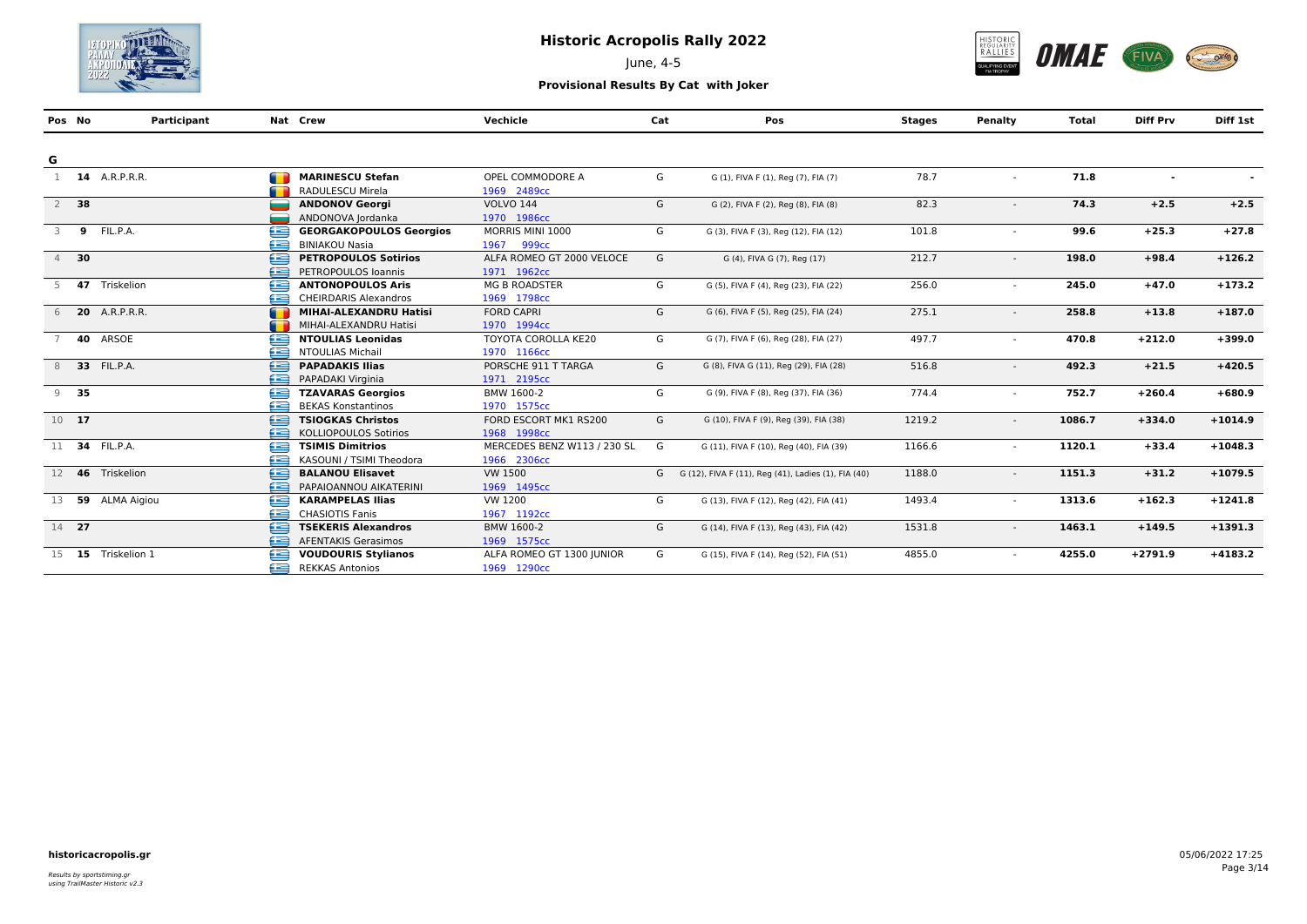

June, 4-5



| Pos No |         | Participant       | Nat Crew                              | Vechicle                 | Cat | Pos                                     | Stages | Penalty                  | Total  | <b>Diff Prv</b>          | Diff 1st  |
|--------|---------|-------------------|---------------------------------------|--------------------------|-----|-----------------------------------------|--------|--------------------------|--------|--------------------------|-----------|
|        |         |                   |                                       |                          |     |                                         |        |                          |        |                          |           |
| н      |         |                   |                                       |                          |     |                                         |        |                          |        |                          |           |
|        | 28      | Triskelion<br>£   | <b>ZACHARIS Konstantinos</b>          | LANCIA FULVIA COUPE 1.3S | H   | H (1), FIVA G (4), Reg (14), FIA (14)   | 148.4  | $\overline{\phantom{a}}$ | 116.7  | $\overline{\phantom{a}}$ | $\sim$    |
|        |         |                   | £<br>NTZOUMANIS Athanasios            | 1973 1298cc              |     |                                         |        |                          |        |                          |           |
|        |         | Warriors          | e<br><b>ARVANITIS Nikolaos</b>        | LANCIA FULVIA COUPE 1.3S | H   | H (2), FIVA G (5), Reg (15), FIA (15)   | 135.2  | $\overline{\phantom{a}}$ | 130.4  | $+13.7$                  | $+13.7$   |
|        |         |                   | £<br>CHARALAMBAKI Ioanna              | 1972 1298cc              |     |                                         |        |                          |        |                          |           |
|        | 16      | ≘<br>Triskelion 1 | <b>NINNIOS Aristotelis</b>            | <b>BMW 2002</b>          | H   | H (3), FIVA G (6), Reg (16), FIA (16)   | 191.0  | $\overline{\phantom{a}}$ | 136.1  | $+5.7$                   | $+19.4$   |
|        |         |                   | £<br><b>KOTSOGIANNIS Ioannis</b>      | 1974 1996сс              |     |                                         |        |                          |        |                          |           |
|        | 24      |                   | £<br><b>ARVANITIS Dimitrios</b>       | <b>TOYOTA CELICA ST</b>  | H.  | H (4), FIVA G (8), Reg (19), FIA (18)   | 256.6  | $\overline{\phantom{a}}$ | 203.8  | $+67.7$                  | $+87.1$   |
|        |         |                   | £<br>ZAFEIRIOU Eleni                  | 1973 1589cc              |     |                                         |        |                          |        |                          |           |
|        |         | 56 Triskelion     | ∈<br><b>PSACHOS Dimitrios</b>         | FIAT 128 RALLY           | H   | H (5), FIVA G (12), Reg (32), FIA (31)  | 622.0  | $\overline{\phantom{a}}$ | 604.3  | $+400.5$                 | $+487.6$  |
|        |         |                   | ≘<br><b>POLITIS Ioannis</b>           | 1973 1301cc              |     |                                         |        |                          |        |                          |           |
| 6      | - 32    |                   | ∈<br><b>SARRIS Georgios</b>           | PORSCHE 924              | H   | H (6), FIVA G (13), Reg (33), FIA (32)  | 648.8  | $\overline{\phantom{a}}$ | 609.6  | $+5.3$                   | $+492.9$  |
|        |         |                   | £<br><b>GOURGOURAS Dionisios</b>      | 1976 1984cc              |     |                                         |        |                          |        |                          |           |
|        |         | <b>41 ELIA</b>    | ∈<br><b>PETROU Eleftherios</b>        | ALFA ROMEO ALFETTA GT    | H   | H (7), FIVA G (15), Reg (44), FIA (43)  | 1598.6 | $\overline{\phantom{a}}$ | 1526.1 | $+916.5$                 | $+1409.4$ |
|        |         |                   | æ<br><b>DIMAKOPOULOS Konstantinos</b> | 1976 1779cc              |     |                                         |        |                          |        |                          |           |
| 8      | - 26    | £                 | <b>PAPANDREOU Dimitrios</b>           | BMW E21                  | H   | H (8), FIVA G (16), Reg (47), FIA (46)  | 2357.7 | $\overline{\phantom{a}}$ | 2054.3 | $+528.2$                 | $+1937.6$ |
|        |         |                   | £<br>LOUVARIS Konstantinos            | 1976 1575cc              |     |                                         |        |                          |        |                          |           |
|        |         | 36 ALMA Aigiou    | ⊟<br><b>KOLAITIS Spyridon</b>         | <b>BMW 2002</b>          | H   | H (9), FIVA G (17), Reg (50), FIA (49)  | 2823.7 | $\overline{\phantom{a}}$ | 2726.5 | $+672.2$                 | $+2609.8$ |
|        |         |                   | £<br>PAVLAKIS Emmanouil               | 1974 1990cc              |     |                                         |        |                          |        |                          |           |
|        | $10$ 50 |                   | e<br><b>THERMOS Christos</b>          | FORD ESCORT MK1          | H   | H (10), FIVA G (18), Reg (54), FIA (53) | 6299.8 | $\overline{\phantom{a}}$ | 5699.8 | $+2973.3$                | $+5583.1$ |
|        |         |                   | £<br>THERMOS Ioannis                  | 1972 1601cc              |     |                                         |        |                          |        |                          |           |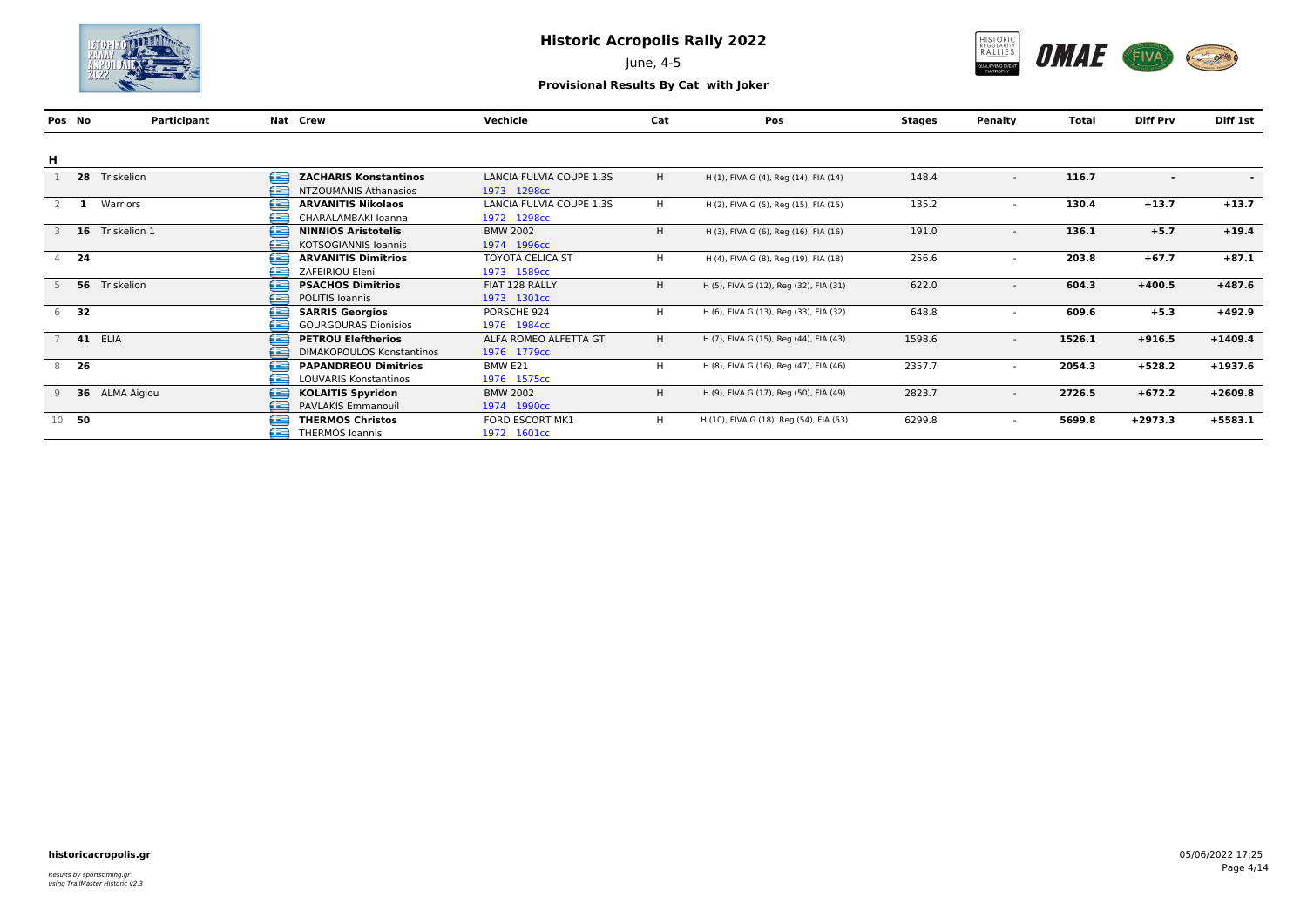

June, 4-5



|                | Pos No | Participant           |   | Nat Crew                          | Vechicle              | Cat | Pos                                    | Stages | Penalty                  | Total | <b>Diff Prv</b>          | Diff 1st                 |
|----------------|--------|-----------------------|---|-----------------------------------|-----------------------|-----|----------------------------------------|--------|--------------------------|-------|--------------------------|--------------------------|
|                |        |                       |   |                                   |                       |     |                                        |        |                          |       |                          |                          |
|                |        |                       |   |                                   |                       |     |                                        |        |                          |       |                          |                          |
|                |        | Warriors / Triskelion | £ | <b>GEORGOSOPOULOS Aris</b>        | VW GOLF Gti MK1       |     | I (1), FIVA G (1), Reg (4), FIA (4)    | 62.2   | $\overline{\phantom{a}}$ | 59.4  | $\overline{\phantom{0}}$ | $\overline{\phantom{a}}$ |
|                |        |                       | £ | <b>KONTOPOS Nikolaos</b>          | 1978 1800cc           |     |                                        |        |                          |       |                          |                          |
| $\overline{2}$ | - 5    |                       | Œ | <b>KATSAOUNIS Ioannis</b>         | VW GOLF MK1 Gti       |     | I (2), FIVA G (2), Reg (6), FIA (6)    | 71.1   |                          | 68.5  | $+9.1$                   | $+9.1$                   |
|                |        |                       | £ | <b>MANSOLAS Matthaios</b>         | 1979 1588cc           |     |                                        |        |                          |       |                          |                          |
|                |        | 21 4Troxoi/Triskelion | ≘ | <b>MERTINOS Emmanouil-Ioannis</b> | <b>FORD FIESTA</b>    |     | I (3), FIVA H (5), Reg (9), FIA (9)    | 85.5   |                          | 81.8  | $+13.3$                  | $+22.4$                  |
|                |        |                       | £ | <b>KYPRAIOS Gerasimos</b>         | 1981 1100cc           |     |                                        |        |                          |       |                          |                          |
|                | 'n     | Dream Classics        | œ | <b>KATOCHIANOS Gerasimos</b>      | <b>FORD FIESTA</b>    |     | I (4), FIVA H (6), Req (10), FIA (10)  | 92.1   |                          | 87.9  | $+6.1$                   | $+28.5$                  |
|                |        |                       | £ | <b>CHRISTAKEAS Georgios</b>       | 1981 1599cc           |     |                                        |        |                          |       |                          |                          |
|                | $5$ 22 |                       |   | <b>HUBER Maximillian</b>          | BLMC MINI 850         |     | I (5), FIVA G (3), Reg (13), FIA (13)  | 121.1  | $\overline{\phantom{0}}$ | 115.2 | $+27.3$                  | $+55.8$                  |
|                |        |                       |   | <b>NEMETH Barbara</b>             | 1978 1275cc           |     |                                        |        |                          |       |                          |                          |
|                |        | 6 37 FIL.P.A.         | e | <b>NIKOLAIDIS Antonios</b>        | ALFA ROMEO ALFETTA GT |     | I (6), FIVA G (9), Reg (21), FIA (20)  | 250.8  |                          | 227.1 | $+111.9$                 | $+167.7$                 |
|                |        |                       | £ | <b>BELLOS Nikolaos</b>            | 1978 1962cc           |     |                                        |        |                          |       |                          |                          |
|                | $7$ 25 |                       |   | <b>MOSCICKI Artur</b>             | NISSAN DATSUN 180B    |     | I (7), FIVA G (10), Reg (27), FIA (26) | 452.8  | $\overline{\phantom{0}}$ | 400.7 | $+173.6$                 | $+341.3$                 |
|                |        |                       |   | <b>JUSZCZYK Mariusz</b>           | 1978 1595cc           |     |                                        |        |                          |       |                          |                          |
| 8              | 57     |                       | e | <b>MORAITIS Nikolaos</b>          | LADA BA3 2101         |     | I (8), FIVA G (14), Reg (35), FIA (34) | 803.3  |                          | 700.2 | $+299.5$                 | $+640.8$                 |
|                |        |                       | £ | CHATZIKONSTANTINOU Ioannis        | 1979 1198cc           |     |                                        |        |                          |       |                          |                          |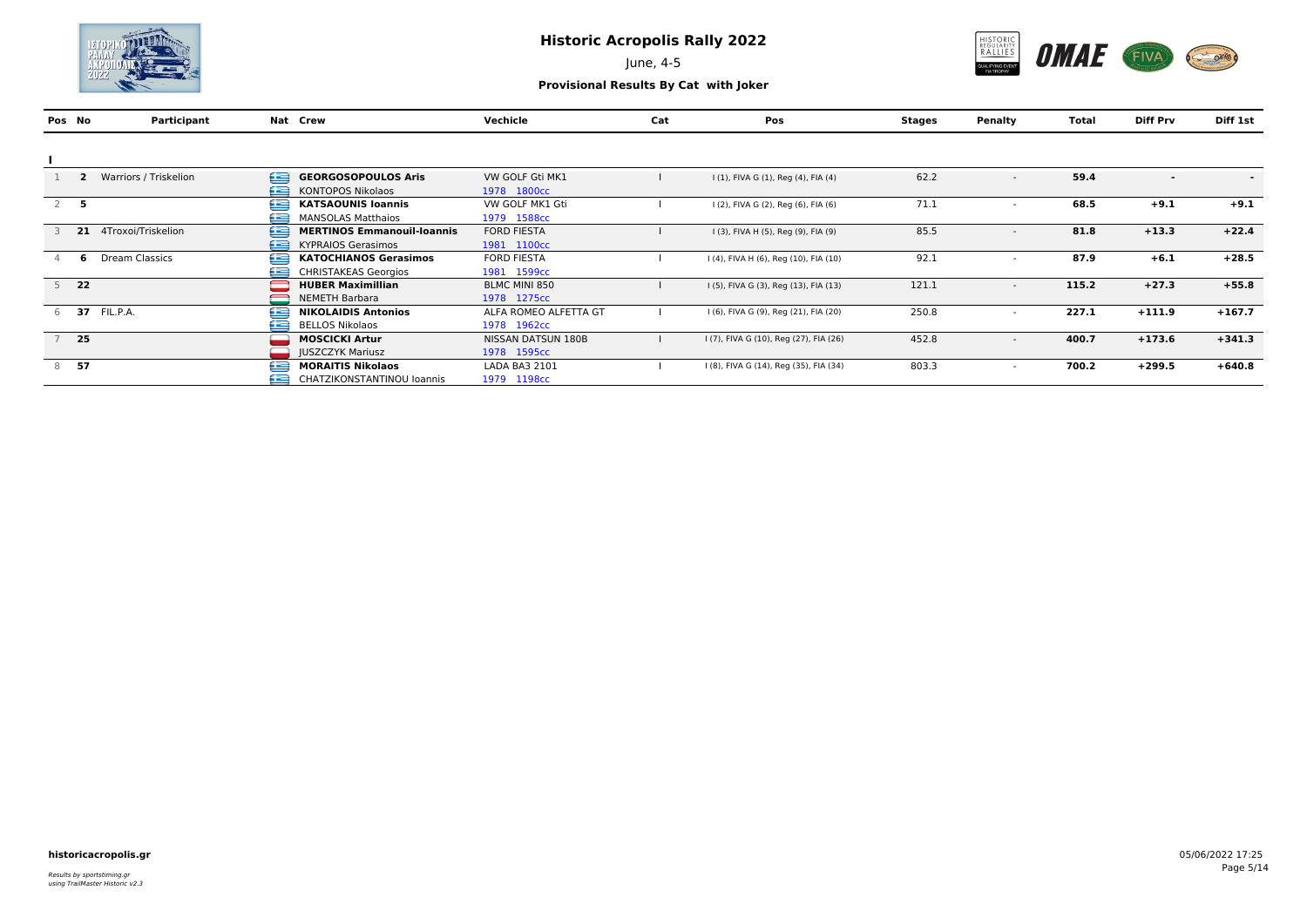

June, 4-5



|    | Pos No | Participant              |   | Nat Crew                           | Vechicle                  | Cat         | <b>Pos</b>                                               | Stages | Penalty                  | Total  | <b>Diff Prv</b>          | Diff 1st                 |
|----|--------|--------------------------|---|------------------------------------|---------------------------|-------------|----------------------------------------------------------|--------|--------------------------|--------|--------------------------|--------------------------|
|    |        |                          |   |                                    |                           |             |                                                          |        |                          |        |                          |                          |
| J1 |        |                          |   |                                    |                           |             |                                                          |        |                          |        |                          |                          |
|    |        | 12 FIL.P.A.              | £ | <b>CHATZIKONSTANTINOU Christos</b> | VW GOLF 2                 | $ 1\rangle$ | J1 (1), FIVA H (1), Reg (1), FIA (1)                     | 49.9   | $\overline{\phantom{0}}$ | 48.0   | $\overline{\phantom{0}}$ | $\overline{\phantom{0}}$ |
|    |        |                          | £ | <b>DIMAKAREAS Emmanouil</b>        | 1985 1786cc               |             |                                                          |        |                          |        |                          |                          |
|    |        | Dream Classics           | e | <b>KALOGERAS Dimitrios</b>         | PORSCHE 911 SC            | 11          | J1 (2), FIVA H (2), Reg (2), FIA (2)                     | 55.0   |                          | 51.1   | $+3.1$                   | $+3.1$                   |
|    |        |                          | £ | DIAMANTOPOULOS Christos            | 1982 3000cc               |             |                                                          |        |                          |        |                          |                          |
|    | $3$ 10 |                          | ≘ | <b>PALAVIDIS Manos</b>             | <b>RENAULT 5 GT TURBO</b> | $ 1\rangle$ | [1 (3), FIVA H (7), Reg (11), FIA (11)                   | 96.7   |                          | 93.5   | $+42.4$                  | $+45.5$                  |
|    |        |                          | £ | <b>PALAVIDI Maria</b>              | 1985 1397cc               |             |                                                          |        |                          |        |                          |                          |
|    | -19    | Porsche club/UA Emirates | e | <b>NOTARAS Polykarpos</b>          | PORSCHE 924 TURBO         | $ 1\rangle$ | [1 (4), FIVA H (10), Reg (26), FIA (25)                  | 947.8  |                          | 320.7  | $+227.2$                 | $+272.7$                 |
|    |        |                          | ص | <b>CHRISTOPOULOS Petros</b>        | 1983 1984cc               |             |                                                          |        |                          |        |                          |                          |
|    | 58     |                          | £ | <b>KOSMAS Aristotelis</b>          | MERCEDES BENZ 500 SEC     | $ 1\rangle$ | J1 (5), FIVA H (13), Reg (45), FIA (44)                  | 1720.1 | $\overline{\phantom{a}}$ | 1592.4 | $+1271.7$                | $+1544.4$                |
|    |        |                          | £ | <b>KONTOS Stefanos</b>             | 1984 4973cc               |             |                                                          |        |                          |        |                          |                          |
| h  | - 39   | SISA                     | Œ | <b>PITARAKIS Georgios</b>          | FORD ESCORT RS1600i       | 11          | J1 (6), FIVA H (14), Reg (46), FIA (45)                  | 1976.9 |                          | 1903.2 | $+310.8$                 | $+1855.2$                |
|    |        |                          | £ | <b>MELANITIS Ilias</b>             | 1985 1587cc               |             |                                                          |        |                          |        |                          |                          |
|    | $7$ 23 |                          |   | <b>BIRINYI Gyorgy</b>              | TRABANT 601               |             | [1 J] (7), FIVA H (17), Reg (53), Smallest (1), FIA (52) | 4754.6 | $\overline{\phantom{0}}$ | 4279.4 | $+2376.2$                | $+4231.4$                |
|    |        |                          |   | <b>ELEK Peter</b>                  | 1985<br><b>690cc</b>      |             |                                                          |        |                          |        |                          |                          |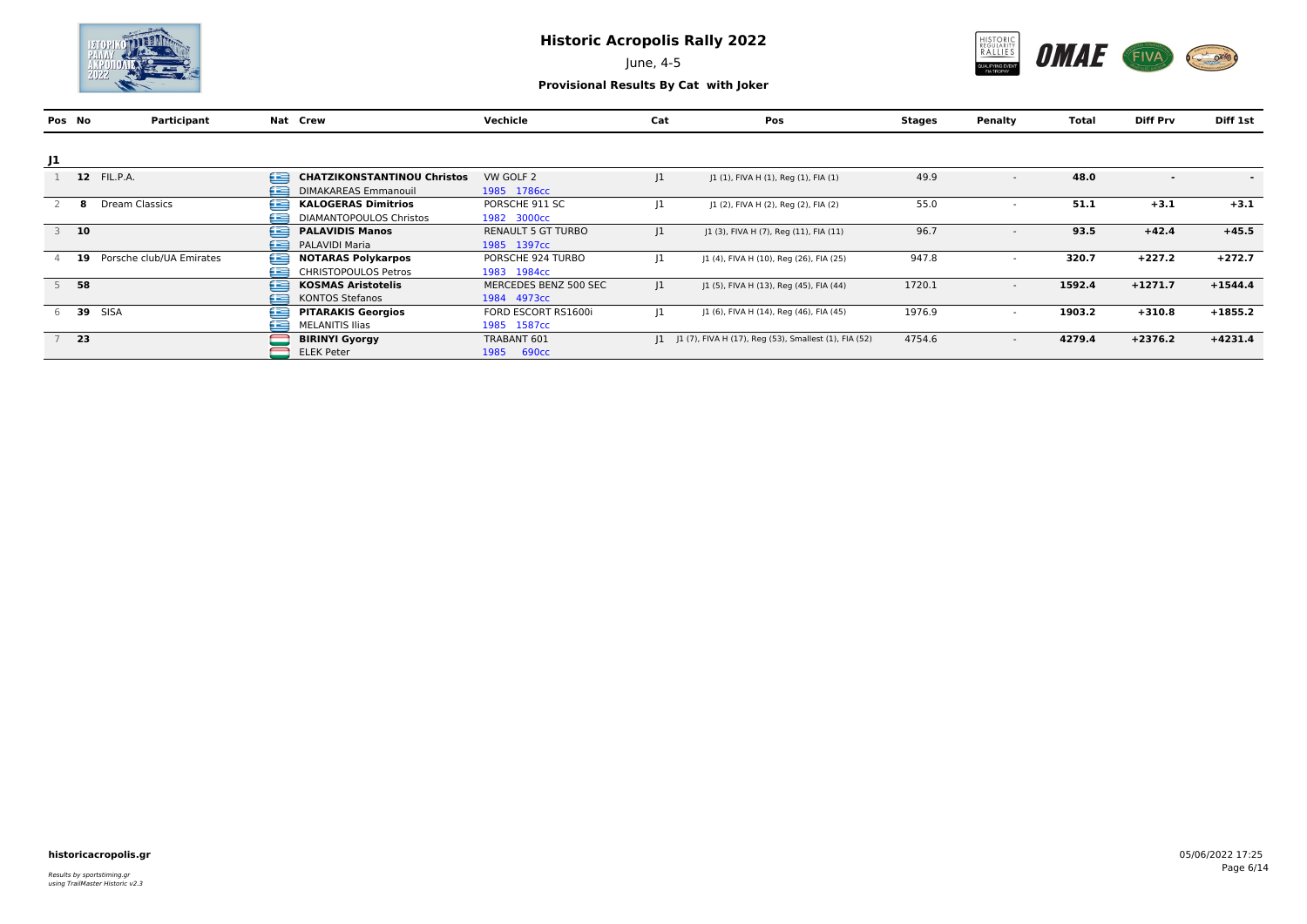

June, 4-5



|    | Pos No | Participant                | Nat Crew                         | Vechicle                         | Cat         | Pos                                     | Stages | Penalty                  | Total  | <b>Diff Prv</b> | Diff 1st  |
|----|--------|----------------------------|----------------------------------|----------------------------------|-------------|-----------------------------------------|--------|--------------------------|--------|-----------------|-----------|
|    |        |                            |                                  |                                  |             |                                         |        |                          |        |                 |           |
| J2 |        |                            |                                  |                                  |             |                                         |        |                          |        |                 |           |
|    |        | e                          | <b>KONTARATOS Themistoklis</b>   | VW GOLF 2 Gti                    | $ 2\rangle$ | J2 (1), FIVA H (3), Reg (3), FIA (3)    | 59.7   | $\overline{\phantom{a}}$ | 56.1   |                 |           |
|    |        | œ                          | <b>IATRIDIS Ioulios</b>          | 1989 1984cc                      |             |                                         |        |                          |        |                 |           |
|    | - 11   | ⊟<br>Dream Classics        | <b>TZILAVIS Savvas</b>           | PEUGEOT 205 RALLYE               | 2           | J2 (2), FIVA H (4), Reg (5), FIA (5)    | 69.6   | $\overline{\phantom{a}}$ | 66.2   | $+10.1$         | $+10.1$   |
|    |        | £                          | <b>DIMOPOULOS Georgios</b>       | 1990 1580cc                      |             |                                         |        |                          |        |                 |           |
|    | 31     | £<br>WeberSeas Team        | <b>MITROPOULOS Charalambos</b>   | ALFA ROMEO 75 1.8 TURBO AMERICA2 |             | [2 (3), FIVA H (8), Reg (20), FIA (19)  | 232.9  | $\overline{\phantom{0}}$ | 225.7  | $+159.5$        | $+169.6$  |
|    |        | œ                          | MITROPOULOS Ioannis              | 1989 1779cc                      |             |                                         |        |                          |        |                 |           |
|    |        | Warriors / Triskelion<br>£ | <b>DOUROS Anastasios</b>         | <b>SUZUKI SWIFT GT</b>           | 2           | J2 (4), FIVA H (9), Reg (24), FIA (23)  | 343.9  | $\overline{\phantom{a}}$ | 251.9  | $+26.2$         | $+195.8$  |
|    |        | £                          | <b>BOZIONELOS Georgios</b>       | 1990 1300cc                      |             |                                         |        |                          |        |                 |           |
|    | 54     | e                          | <b>CHATZICHRISTOU Anastasios</b> | NISSAN BLUEBIRD                  | 2           | J2 (5), FIVA H (11), Reg (34), FIA (33) | 661.5  | $\overline{\phantom{a}}$ | 638.5  | $+386.6$        | $+582.4$  |
|    |        | £                          | THEOPHANOPOULOS Dimitrios        | 1990 1598cc                      |             |                                         |        |                          |        |                 |           |
|    | 6 55   | £                          | <b>SAKELARIADIS Georgios</b>     | <b>TOYOTA COROLLA 1.6 Gti</b>    | 2           | J2 (6), FIVA H (12), Reg (36), FIA (35) | 797.2  | $\overline{\phantom{a}}$ | 743.4  | $+104.9$        | $+687.3$  |
|    |        | £                          | <b>GENERALIS Nikolaos</b>        | 1989 1587cc                      |             |                                         |        |                          |        |                 |           |
|    | 53     | £                          | <b>ANDRIOPOULOS Miltiadis</b>    | <b>TOYOTA COROLLA AE92</b>       | $ 2\rangle$ | J2 (7), FIVA H (15), Reg (48), FIA (47) | 2188.2 |                          | 2060.2 | $+1316.8$       | $+2004.1$ |
|    |        | £                          | DONTA Ismini-Niki                | 1989 1598cc                      |             |                                         |        |                          |        |                 |           |
|    | 8 49   | ⋐                          | <b>VYTOGIANNIS Georgios</b>      | PORSCHE 911                      | 2           | J2 (8), FIVA H (16), Reg (49), FIA (48) | 2403.3 | $\overline{\phantom{a}}$ | 2319.9 | $+259.7$        | $+2263.8$ |
|    |        | £                          | <b>VYTOGIANNIS Nikolaos</b>      | 1988 3125cc                      |             |                                         |        |                          |        |                 |           |
|    | $9$ 18 | ఆ                          | <b>KOFINAS Kyriakos</b>          | VW GOLF 2 Gti                    | 2           | J2 (9), FIVA H (18), Reg (55), FIA (54) | 9637.1 | $\overline{\phantom{a}}$ | 9037.1 | $+6717.2$       | $+8981.0$ |
|    |        | £                          | KARAMPATSAKIS Eleftherios        | 1990 1781cc                      |             |                                         |        |                          |        |                 |           |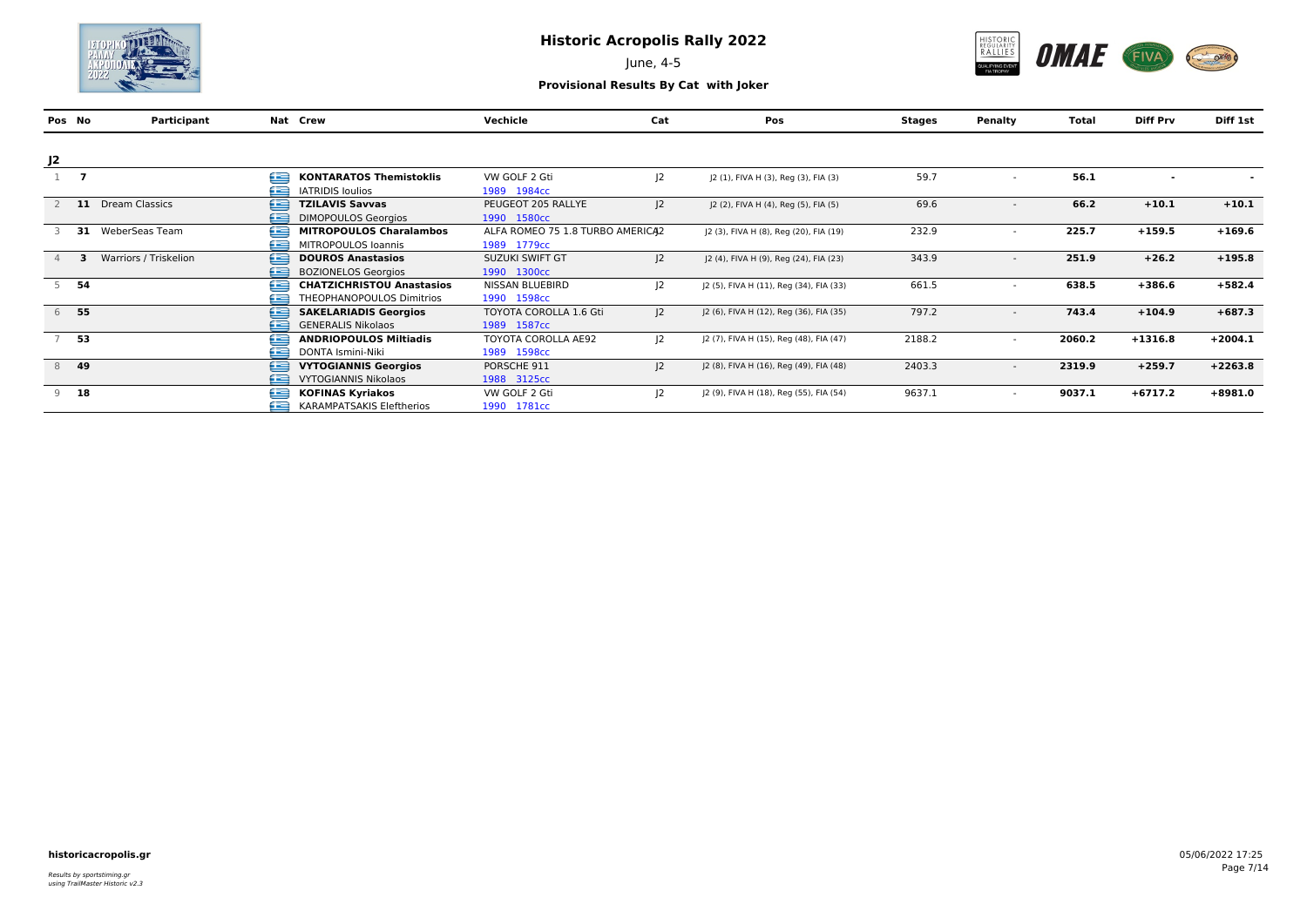

June, 4-5



**Provisional Results By Cat with Joker**

| Pos No |               | Participant | Nat Crew                    | Vechicle                          | Cat | Pos                            | Stages  | Penalty | Total  | <b>Diff Prv</b> | Diff 1st |
|--------|---------------|-------------|-----------------------------|-----------------------------------|-----|--------------------------------|---------|---------|--------|-----------------|----------|
| mC     |               |             |                             |                                   |     |                                |         |         |        |                 |          |
|        | 66 E.L.F.K.M. |             | £<br><b>LANDROU loannis</b> | HARLEY DAVIDSON VC<br>1930 1207cc | mC  | Moto (8), Moto C (1), Moto (8) | 10010.9 |         | 9128.4 |                 |          |

### **historicacropolis.gr** 05/06/2022 17:25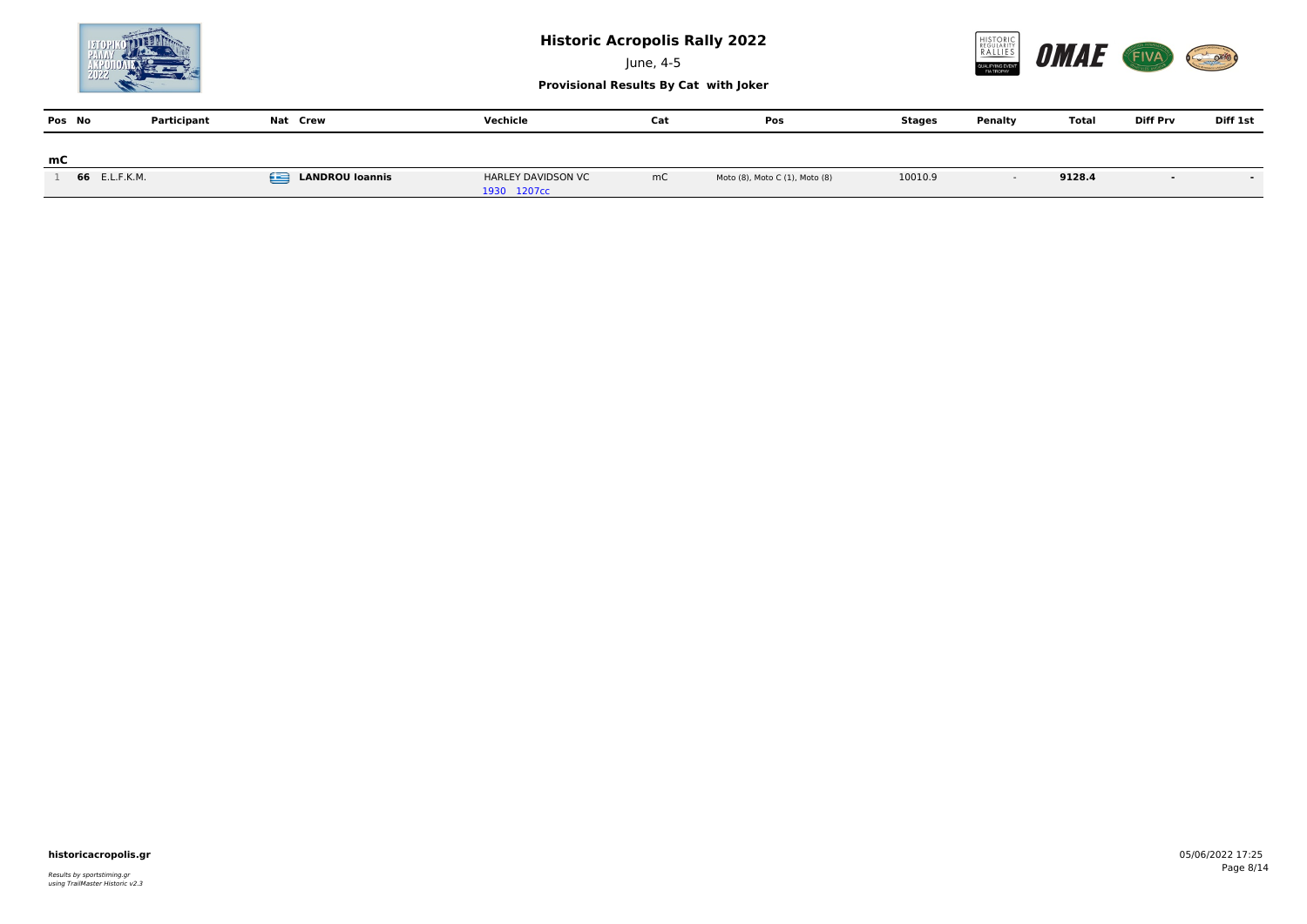

June, 4-5



| Pos No | Participant   | Nat Crew                        | Vechicle   | Cat | Pos                            | Stages | Penalty | Total  | <b>Diff Prv</b>          | Diff 1st |
|--------|---------------|---------------------------------|------------|-----|--------------------------------|--------|---------|--------|--------------------------|----------|
|        |               |                                 |            |     |                                |        |         |        |                          |          |
| mD     |               |                                 |            |     |                                |        |         |        |                          |          |
|        | 68 E.L.F.K.M. | œ<br><b>MAMASIS Georgios</b>    | BSA WM20   | mD  | Moto (1), Moto D (1), Moto (1) | 8474.3 |         | 7874.3 | $\overline{\phantom{a}}$ |          |
|        |               |                                 | 1941 500cc |     |                                |        |         |        |                          |          |
|        | 69 E.L.F.K.M. | œ<br><b>TSALAMATAS Georgios</b> | BSA WM20   | mD  | Moto (5), Moto D (2), Moto (5) | 9411.8 |         | 8811.8 | $+937.5$                 | $+937.5$ |
|        |               |                                 | 1944 500cc |     |                                |        |         |        |                          |          |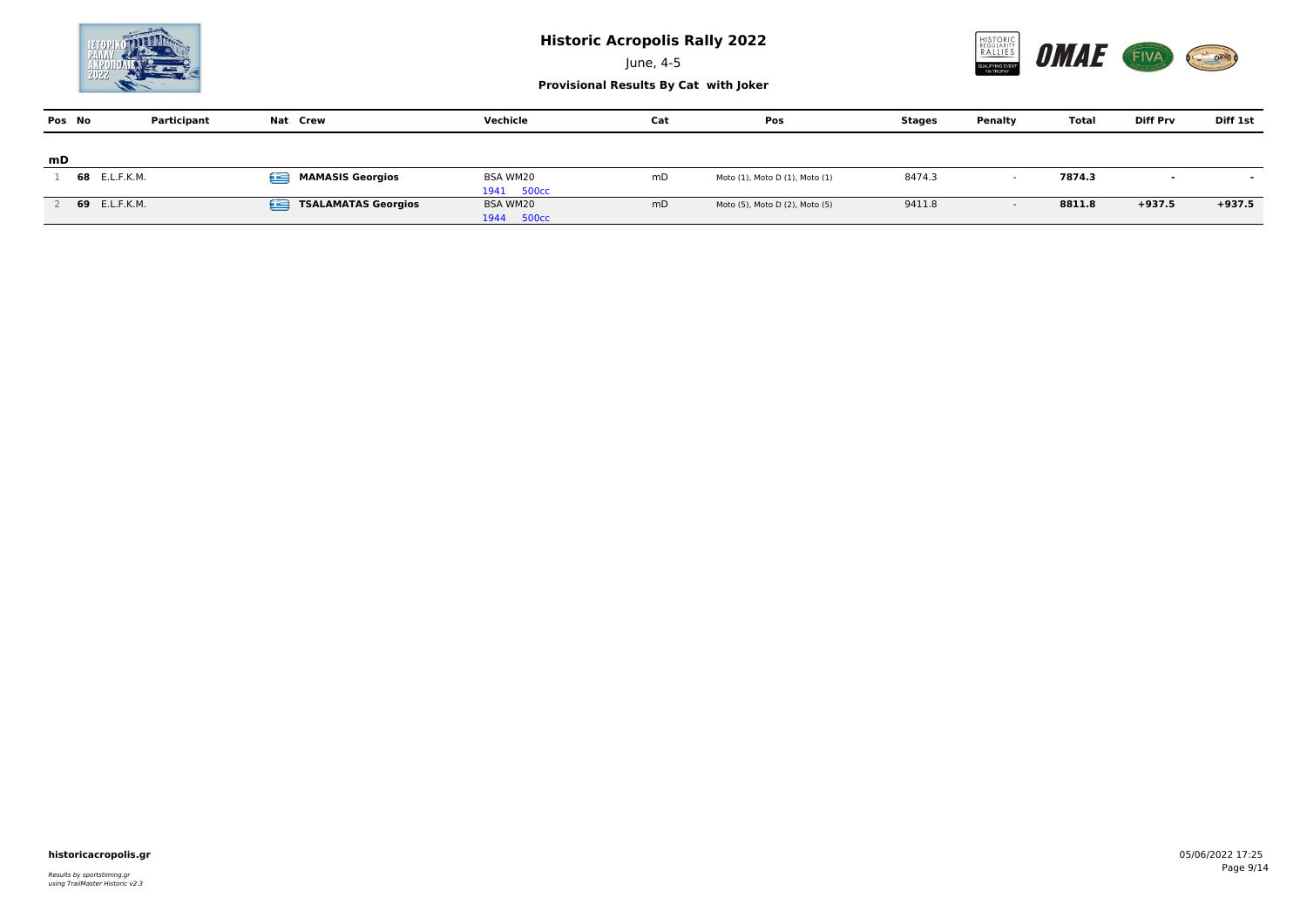

June, 4-5



**Provisional Results By Cat with Joker**

| Pos No |                      | Participant | Nat Crew                      | Vechicle                       | Cat | Pos                            | Stages | Penalty | Total  | <b>Diff Prv</b> | Diff 1st |
|--------|----------------------|-------------|-------------------------------|--------------------------------|-----|--------------------------------|--------|---------|--------|-----------------|----------|
|        |                      |             |                               |                                |     |                                |        |         |        |                 |          |
| mE     |                      |             |                               |                                |     |                                |        |         |        |                 |          |
|        | <b>71</b> E.L.F.K.M. |             | Æ<br><b>VLASTARAS loannis</b> | <b>BMW R51/3</b><br>1951 500cc | mE  | Moto (6), Moto E (1), Moto (6) | 9828.8 |         | 8830.2 |                 |          |

### **historicacropolis.gr** 05/06/2022 17:25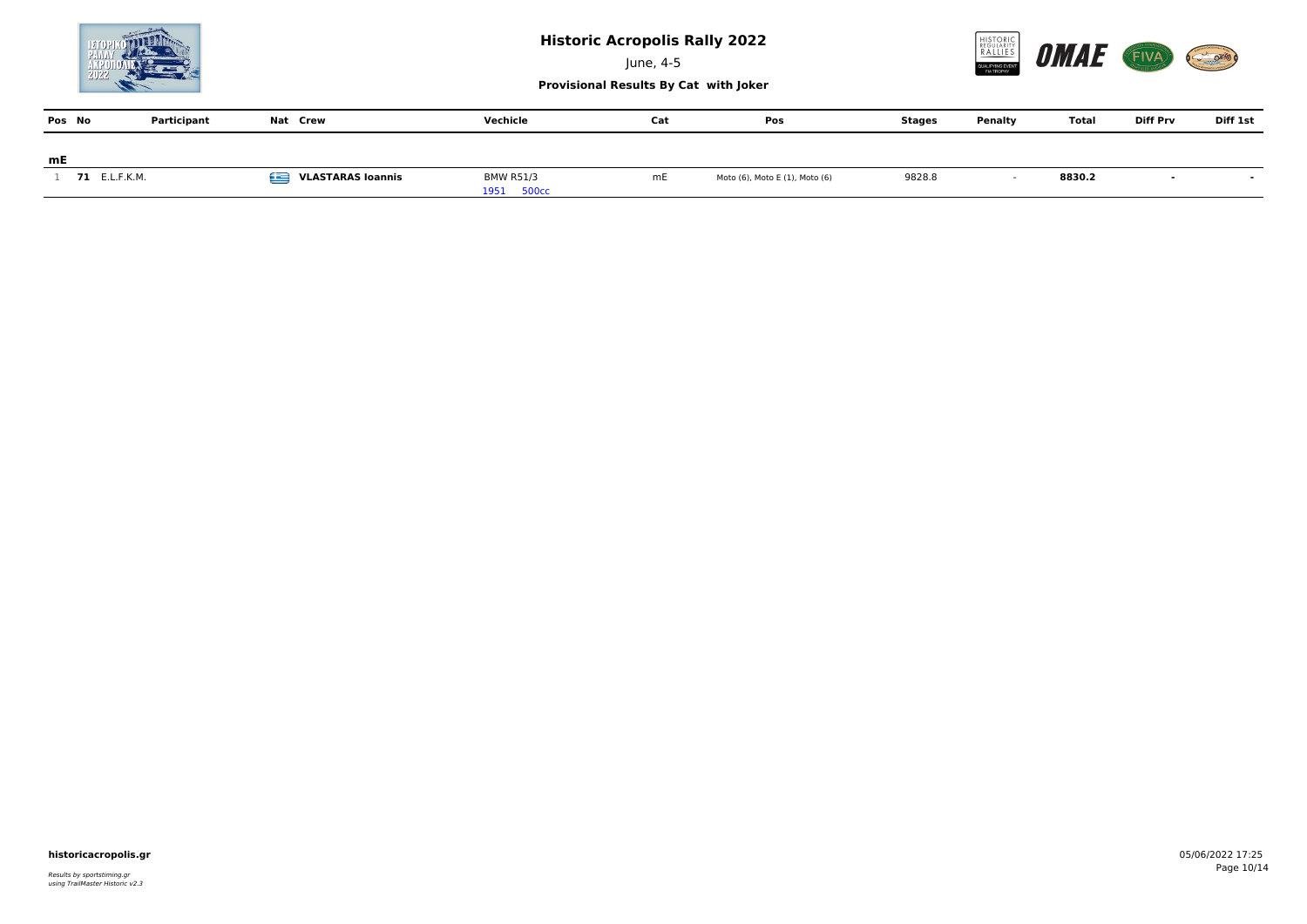

June, 4-5



| Pos No | Participant          | Nat Crew                              | Vechicle                        | Cat | Pos                              | Stages | Penalty | <b>Total</b> | <b>Diff Prv</b>          | Diff 1st                 |
|--------|----------------------|---------------------------------------|---------------------------------|-----|----------------------------------|--------|---------|--------------|--------------------------|--------------------------|
|        |                      |                                       |                                 |     |                                  |        |         |              |                          |                          |
| mF     |                      |                                       |                                 |     |                                  |        |         |              |                          |                          |
|        | 72 E.L.F.K.M.        | £<br><b>DIMITRAKOPOULOS Antonis</b>   | <b>BMW R50/2</b>                | mF  | Moto (3), Moto F (1), Moto (3)   | 9251.1 |         | 8480.3       | $\overline{\phantom{a}}$ | $\overline{\phantom{0}}$ |
|        |                      |                                       | 1962 500cc                      |     |                                  |        |         |              |                          |                          |
|        | <b>73</b> E.L.F.K.M. | œ<br><b>MANOLOPOULOS Konstantinos</b> | HARLEY DAVIDSON FL DUO GLIDE mF |     | Moto (10), Moto F (2), Moto (10) | 9916.3 |         | 9316.3       | $+836.0$                 | $+836.0$                 |
|        |                      |                                       | 1963 1160cc                     |     |                                  |        |         |              |                          |                          |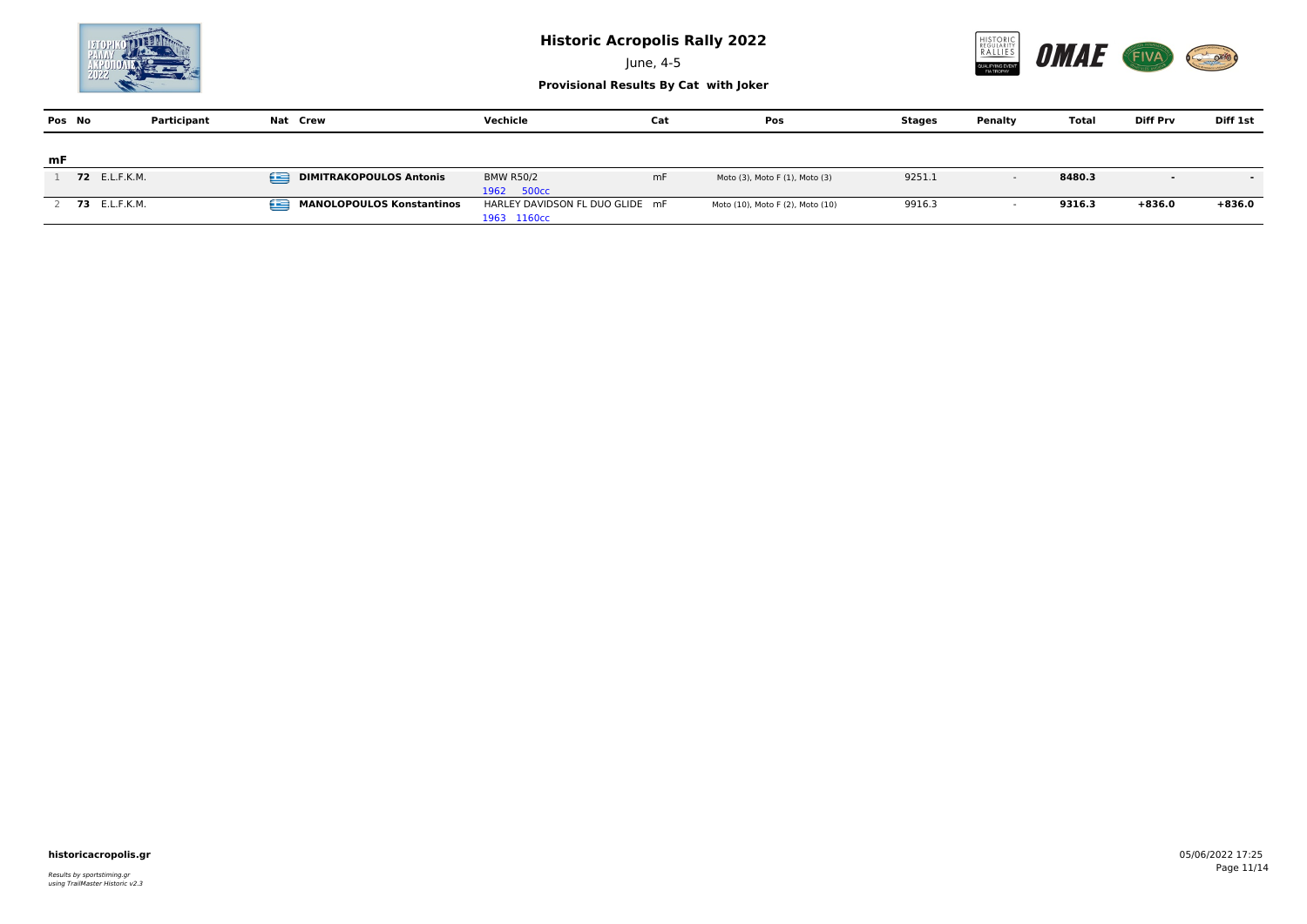

June, 4-5



**Provisional Results By Cat with Joker**

| Pos No | Participant          | Nat Crew                               | Vechicle                  | Cat | Pos                            | Stages  | Penalty | Total  | <b>Diff Prv</b>          | Diff 1st                 |
|--------|----------------------|----------------------------------------|---------------------------|-----|--------------------------------|---------|---------|--------|--------------------------|--------------------------|
|        |                      |                                        |                           |     |                                |         |         |        |                          |                          |
| mG     |                      |                                        |                           |     |                                |         |         |        |                          |                          |
|        | <b>74</b> E.L.F.K.M. | £<br><b>DIAMANTOPOULOS Aleksandros</b> | YAMAHA XT500              | mG  | Moto (2), Moto G (1), Moto (2) | 8875.6  | $\sim$  | 8036.0 | $\overline{\phantom{a}}$ | $\overline{\phantom{a}}$ |
|        |                      |                                        | 1979 500cc                |     |                                |         |         |        |                          |                          |
|        | <b>75</b> E.L.F.K.M. | œ<br><b>MATSANIKAS Georgios</b>        | KAWASAKI Z1               | mG  | Moto (7), Moto G (2), Moto (7) | 9521.8  |         | 8889.7 | $+853.7$                 | $+853.7$                 |
|        |                      |                                        | 1973 903cc                |     |                                |         |         |        |                          |                          |
|        | 76 E.L.F.K.M.        | £<br><b>TZANETOS Nikolaos</b>          | <b>HONDA CB350F</b>       | mG  | Moto (9), Moto G (3), Moto (9) | 10063.9 | $\sim$  | 9231.1 | $+341.4$                 | $+1195.1$                |
|        |                      |                                        | 350 <sub>cc</sub><br>1973 |     |                                |         |         |        |                          |                          |

### **historicacropolis.gr** 05/06/2022 17:25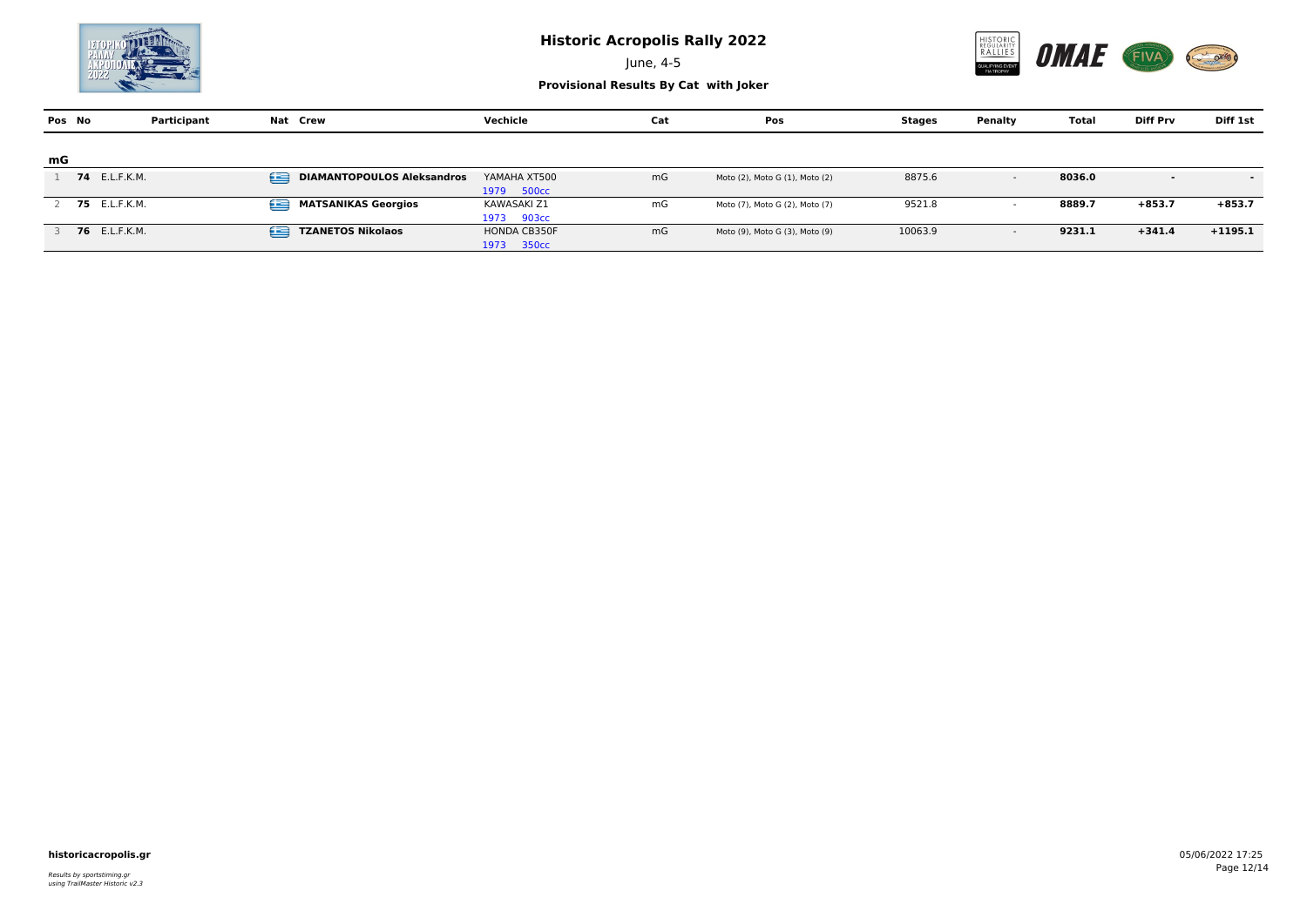

June, 4-5



**Provisional Results By Cat with Joker**

| Pos No |               | Participant | Nat Crew                               | Vechicle           | Cat | Pos                            | Stages | Penalty | Total  | <b>Diff Prv</b> | Diff 1st                 |
|--------|---------------|-------------|----------------------------------------|--------------------|-----|--------------------------------|--------|---------|--------|-----------------|--------------------------|
|        |               |             |                                        |                    |     |                                |        |         |        |                 |                          |
| mH     |               |             |                                        |                    |     |                                |        |         |        |                 |                          |
|        | 77 E.L.F.K.M. |             | œ<br><b>CHRISTOGIANNOULAS Stefanos</b> | <b>BMW R100/GS</b> | mH  | Moto (4), Moto H (1), Moto (4) | 9381.6 |         | 8781.6 |                 | $\overline{\phantom{a}}$ |
|        |               |             |                                        | 1982 1000cc        |     |                                |        |         |        |                 |                          |

### **historicacropolis.gr** 05/06/2022 17:25